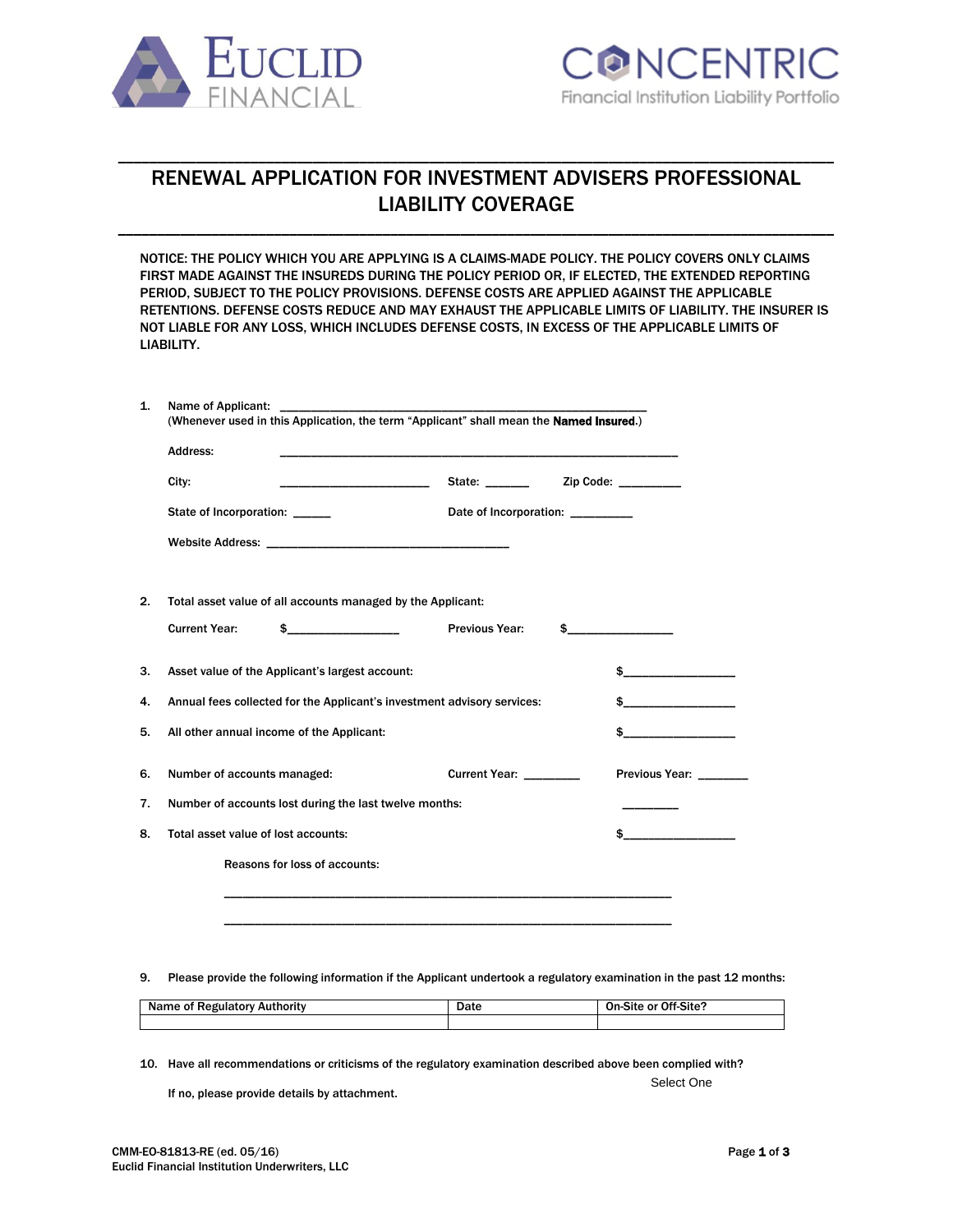



11. Please provide the following information with respect to any specialty securities recommended or invested in by the Applicant on behalf of its clients:

|                                          | Yes | No | Percentage of         |
|------------------------------------------|-----|----|-----------------------|
|                                          |     |    |                       |
|                                          |     |    | <b>Assets Managed</b> |
| <b>Derivatives</b>                       |     |    |                       |
| <b>Foreign Securities</b>                |     |    |                       |
| <b>Below Investment Grade Securities</b> |     |    |                       |
| <b>REITS</b>                             |     |    |                       |
| <b>General or Limited Partnerships</b>   |     |    |                       |
| Mortgages, Mortgage Pools, other         |     |    |                       |
| <b>Mortgage-Backed Securities</b>        |     |    |                       |
| <b>Commodities</b>                       |     |    |                       |
| <b>Precious Metals</b>                   |     |    |                       |
| <b>Real Estate</b>                       |     |    |                       |
| <b>Guaranteed Investment Contracts</b>   |     |    |                       |
| Oil/Gas Leases or Investments            |     |    |                       |

12. In the past 12 months, has any person(s) or entity(ies) proposed for this insurance been a party to any civil or criminal action, disciplinary action, investigation, formal or informal inquiry or administrative proceeding? Select One

If yes, please attach complete details.

13. In the past 12 months, have any claims such as would fall within the scope of the proposed insurance been made against any person(s) or entity(ies) proposed for this insurance? Select One

If yes, please attach complete details.

### ADDITIONAL INFORMATION

As part of this Application, please submit the following documents with respect to the Applicant:

- a. Most recent complete ADV report Parts I and II
- b. Latest audited financial statements with notes
- c. Latest audited financial statements for each fund or partnership for which the Applicant acts as the investment adviser

#### NOTICE:

ANY PERSON WHO KNOWINGLY AND WITH INTENT TO DEFRAUD ANY INSURANCE COMPANY OR ANOTHER PERSON, FILES AN APPLICATION FOR INSURANCE CONTAINING ANY MATERIALLY FALSE INFORMATION OR CONCEALS FOR THE PURPOSE OF MISLEADING, INFORMATION CONCERNING ANY FACT MATERIAL THERETO, MAY BE GUILTY OF COMMITTING A FRAUDULENT INSURANCE ACT, WHICH IS A CRIME AND SUBJECTS THE PERSON TO CRIMINAL AND CIVIL PENALTIES.

## APPLICANT FRAUD WARNINGS

ALABAMA, ARKANSAS, LOUISIANA, MARYLAND, NEW JERSEY, NEW MEXICO and VIRGINIA: Any person who knowingly presents a false or fraudulent claim for payment of a loss or benefit or knowingly presents false information in an Application for insurance is guilty of a crime. In Alabama, Arkansas, Louisiana and Maryland, that person may be subject to fines, imprisonment or both. In New Mexico, that person may be subject to civil fines and criminal penalties. In Virginia, penalties may include imprisonment, fines and denial of insurance benefits.

COLORADO: It is unlawful to knowingly provide false, incomplete or misleading facts or information to an insurance company for the purpose of defrauding or attempting to defraud the company. Penalties may include imprisonment, fines, denial of insurance and civil damages. Any insurance company or agent of an insurance company who knowingly provides false, incomplete, or misleading facts or information to a policyholder or claimant for the purpose of defrauding or attempting to defraud the policyholder or claimant with regard to a settlement or award payable from insurance proceeds shall be reported to the Colorado Division of Insurance within the Department of Regulatory Agencies.